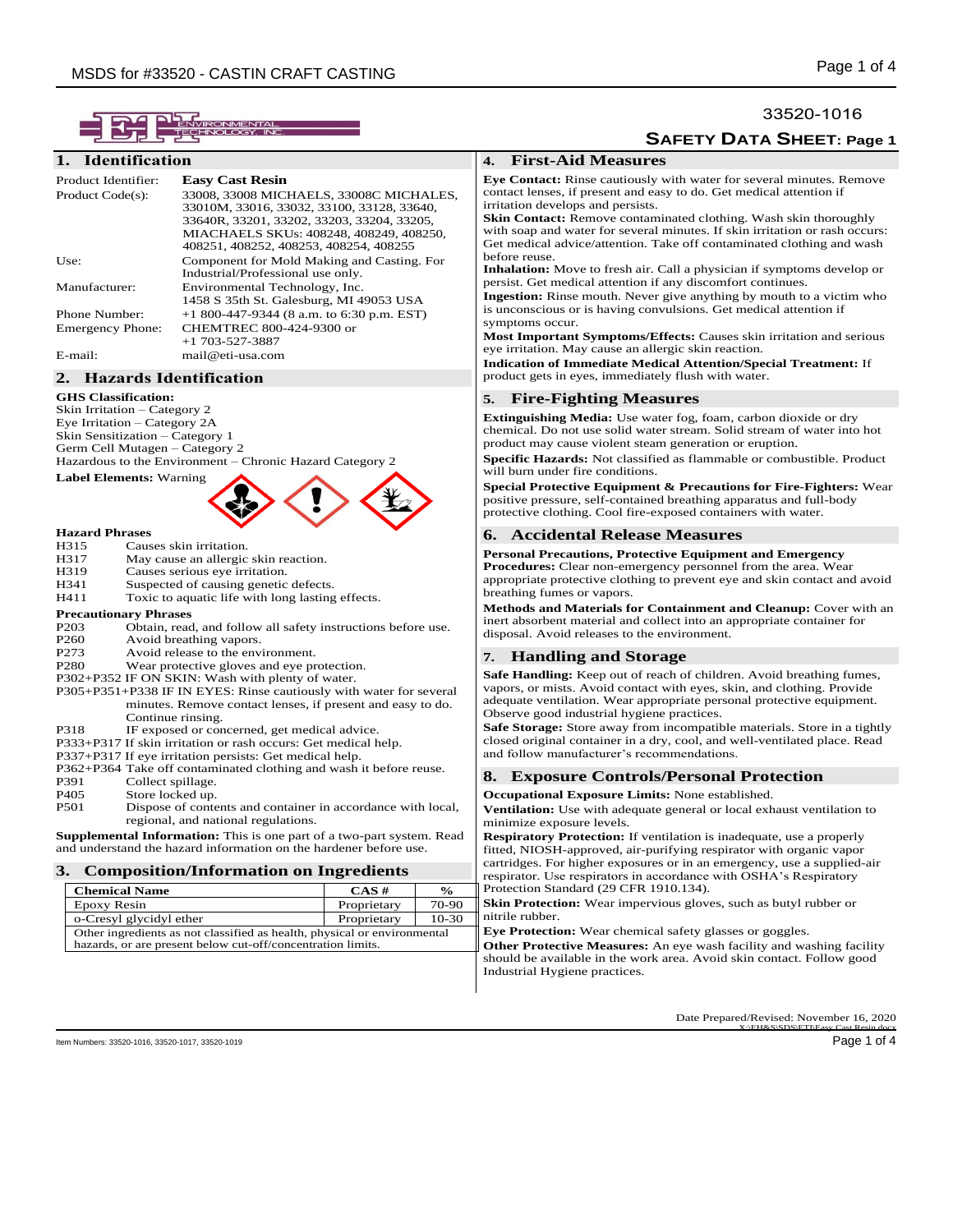| ENVIRONMENTAI<br>TECHNOLOGY, IN                                                                                                                                                                                                                                                                                                                                                                                                                                                                                                                                                                                                                                                                                                                                                                                                                                                                                                                                                                                                           | <b>SAFETY DATA SHEET: Page 2</b>                                                                                                                                                                                                                                                                                                                                                                                                                                                                                                                                                                                                     |  |
|-------------------------------------------------------------------------------------------------------------------------------------------------------------------------------------------------------------------------------------------------------------------------------------------------------------------------------------------------------------------------------------------------------------------------------------------------------------------------------------------------------------------------------------------------------------------------------------------------------------------------------------------------------------------------------------------------------------------------------------------------------------------------------------------------------------------------------------------------------------------------------------------------------------------------------------------------------------------------------------------------------------------------------------------|--------------------------------------------------------------------------------------------------------------------------------------------------------------------------------------------------------------------------------------------------------------------------------------------------------------------------------------------------------------------------------------------------------------------------------------------------------------------------------------------------------------------------------------------------------------------------------------------------------------------------------------|--|
| 9. Physical and Chemical Properties                                                                                                                                                                                                                                                                                                                                                                                                                                                                                                                                                                                                                                                                                                                                                                                                                                                                                                                                                                                                       | <b>14. Transport Information</b>                                                                                                                                                                                                                                                                                                                                                                                                                                                                                                                                                                                                     |  |
| Appearance: Liquid, clear<br><b>Odor:</b> Slight<br><b>Odor Threshold:</b> No data available                                                                                                                                                                                                                                                                                                                                                                                                                                                                                                                                                                                                                                                                                                                                                                                                                                                                                                                                              | Not regulated for transport if shipped in quantities of $5L(1.32 \text{ gal})$ or<br>less.<br><b>Emergency Shipping Information: Call CHEMTREC, 800-424-9300 or</b>                                                                                                                                                                                                                                                                                                                                                                                                                                                                  |  |
| <b>pH:</b> No data available<br><b>Melting Point:</b> No data available                                                                                                                                                                                                                                                                                                                                                                                                                                                                                                                                                                                                                                                                                                                                                                                                                                                                                                                                                                   | $+1-703-527-3887.$                                                                                                                                                                                                                                                                                                                                                                                                                                                                                                                                                                                                                   |  |
| <b>Boiling Point:</b> No data available<br><b>Flash Point:</b> $392^{\circ}F(100.0^{\circ}C)$<br><b>Evap. Rate:</b> No data available<br>Flamm. Limits: No data available<br>Vapor Pressure: No data available<br>Vapor Density: No data available<br><b>Relative Density:</b> No data available<br><b>Solubility:</b> No data available<br>Partition Coefficient: n-octanol/Water: No data available<br><b>Auto-Ignition Temp:</b> No data available                                                                                                                                                                                                                                                                                                                                                                                                                                                                                                                                                                                     | <b>15. Regulatory Information</b><br><b>U.S. FEDERAL REGULATIONS:</b><br><b>CERCLA 103 Reportable Quantity:</b> This product is not subject to<br>these reporting requirements. Some state have more strict reporting<br>requirements.<br>SARA TITLE III Section 311/312: Acute/Chronic Health<br><b>Section 313 Toxic Chemicals:</b> This product does not contain chemicals<br>subject to SARA Title III Section 313 reporting requirements.<br><b>Section 302 Extremely Hazardous Substances (TPQ): None</b>                                                                                                                      |  |
| <b>Decomposition Temp:</b> No data available<br>Viscosity: No data available                                                                                                                                                                                                                                                                                                                                                                                                                                                                                                                                                                                                                                                                                                                                                                                                                                                                                                                                                              | <b>EPA Toxic Substances Control Act (TSCA) Status: Components in</b><br>this product are listed on TSCA.                                                                                                                                                                                                                                                                                                                                                                                                                                                                                                                             |  |
| 10. Stability and Reactivity<br><b>Reactivity:</b> Not normally reactive.<br><b>Chemical Stability:</b> Stable under recommended conditions.                                                                                                                                                                                                                                                                                                                                                                                                                                                                                                                                                                                                                                                                                                                                                                                                                                                                                              | <b>STATE REGULATIONS:</b><br><b>California Proposition 65:</b> This product does not contain chemicals<br>known to the State of California to cause cancer and/or reproductive<br>harm. www.P65Warnings.ca.gov                                                                                                                                                                                                                                                                                                                                                                                                                       |  |
| <b>Possibility of Hazardous Reactions:</b> Hazardous polymerization does                                                                                                                                                                                                                                                                                                                                                                                                                                                                                                                                                                                                                                                                                                                                                                                                                                                                                                                                                                  | <b>16. Other Information</b>                                                                                                                                                                                                                                                                                                                                                                                                                                                                                                                                                                                                         |  |
| not occur.<br><b>Conditions to Avoid:</b> Contact with incompatible materials. High<br>temperatures. Heating this resin above $300^{\circ}$ F in the present of air may<br>cause slow oxidative decomposition.<br><b>Incompatible Materials:</b> Strong oxidizing agents. Reacts violently with<br>strong acids. Reacts violently with strong bases. Avoid contact with<br>water and liquids. Do not allow molten product to contact water or other<br>liquids. This can cause violent reactions.<br>Hazardous Decomposition Products: None expected under normal<br>conditions of use.                                                                                                                                                                                                                                                                                                                                                                                                                                                   | <b>Training Advice:</b> All personnel using/handling this product should be<br>trained in proper chemical handling and the need for and use of<br>engineering controls and protective equipment.<br><b>Recommended Uses and Restrictions:</b> This product is intended for<br>industrial/professional use only.<br>SDS Revision Notes: Updated GHS format: November 16, 2020<br><b>Disclaimer:</b> The information contained herein is considered accurate; however,<br>Environmental Technology Inc. makes no warranty regarding the accuracy of the<br>information. The user must determine the suitability of the product for the |  |
| 11. Toxicological Information                                                                                                                                                                                                                                                                                                                                                                                                                                                                                                                                                                                                                                                                                                                                                                                                                                                                                                                                                                                                             | intended use and accepts all risk and liability associated with that use.                                                                                                                                                                                                                                                                                                                                                                                                                                                                                                                                                            |  |
| Eye Contact: Causes serious eye irritation.<br><b>Skin Contact:</b> Causes skin irritation. May can allergic reaction to skin.<br><b>Inhalation:</b> No data available.<br><b>Ingestion:</b> No data available.<br><b>Chronic Health Effects:</b> May cause allergic skin reaction.<br><b>Acute Toxicity Values:</b> Not acutely hazardous.<br><b>Respiratory Sensitization:</b> Components are not respiratory sensitizers.<br><b>Skin Sensitization:</b> Components are classified as skin sensitizers.<br><b>Germ Cell Mutagenicity:</b> Components are classified as mutagens.<br><b>Carcinogenicity:</b> Components are not designated as carcinogens by<br>NTP, IARC, or OSHA.<br><b>Reproductive Toxicity:</b> Components are not reproductive toxins.<br>Specific Target Organ Toxicity: No data available.<br><b>12. Ecological Information</b><br><b>Ecotoxicity:</b> Toxic to aquatic life with long lasting effects. Avoid release<br>to the environment.<br><b>Persistence and Degradability:</b> Not readily biodegradable. |                                                                                                                                                                                                                                                                                                                                                                                                                                                                                                                                                                                                                                      |  |
| <b>Bioaccumulative Potential:</b> Low potential for bioaccumulation.<br><b>Mobility in Soil:</b> No data available.                                                                                                                                                                                                                                                                                                                                                                                                                                                                                                                                                                                                                                                                                                                                                                                                                                                                                                                       |                                                                                                                                                                                                                                                                                                                                                                                                                                                                                                                                                                                                                                      |  |
|                                                                                                                                                                                                                                                                                                                                                                                                                                                                                                                                                                                                                                                                                                                                                                                                                                                                                                                                                                                                                                           |                                                                                                                                                                                                                                                                                                                                                                                                                                                                                                                                                                                                                                      |  |
| <b>13. Disposal Considerations</b><br>Minimize waste generation. Dispose of with a licensed waste disposal<br>contractor. Do not dispose of down the drain. Dispose according to local,<br>state and federal regulations.                                                                                                                                                                                                                                                                                                                                                                                                                                                                                                                                                                                                                                                                                                                                                                                                                 |                                                                                                                                                                                                                                                                                                                                                                                                                                                                                                                                                                                                                                      |  |
|                                                                                                                                                                                                                                                                                                                                                                                                                                                                                                                                                                                                                                                                                                                                                                                                                                                                                                                                                                                                                                           | Date Prepared/Revised: November 16, 2020                                                                                                                                                                                                                                                                                                                                                                                                                                                                                                                                                                                             |  |
| Item Numbers: 33520-1016, 33520-1017, 33520-1019                                                                                                                                                                                                                                                                                                                                                                                                                                                                                                                                                                                                                                                                                                                                                                                                                                                                                                                                                                                          | X:\FH&S\SDS\FTI\Fasy Cast Resin docy<br>Page 2 of 4                                                                                                                                                                                                                                                                                                                                                                                                                                                                                                                                                                                  |  |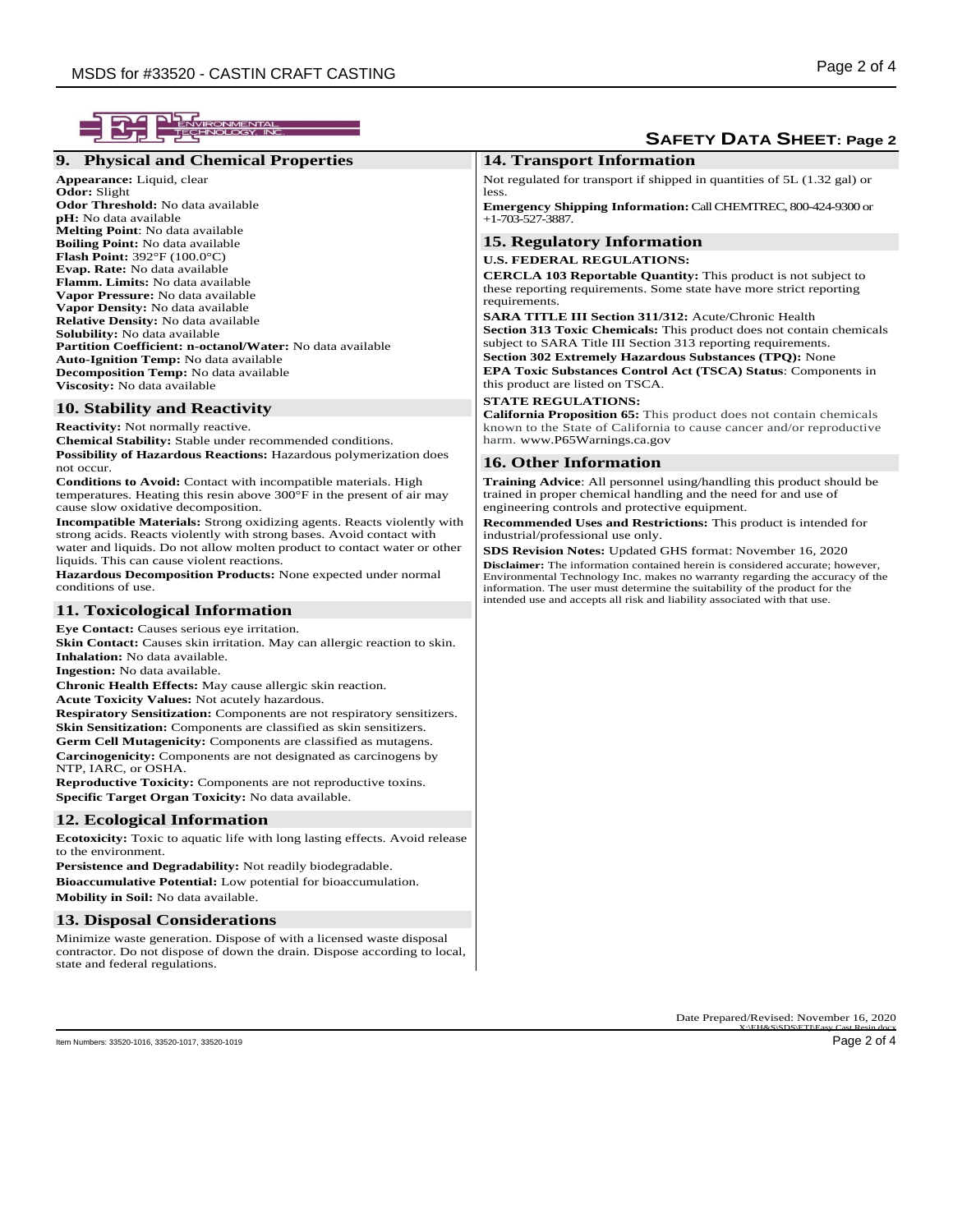

## **1. Identification**

| Product Identifier:  | <b>Castin' Craft Casting Catalyst</b>            |
|----------------------|--------------------------------------------------|
| Product Code(s):     | 46361, 46388, 56362, 34016, 34032, 34128, 46392, |
|                      | MICHAELS SKUs: 558155, 10415456                  |
| Use:                 | Casting Resin Catalyst Agent. For                |
|                      | Industrial/Professional use only.                |
| Manufacturer:        | Environmental Technology, Inc.                   |
|                      | 1458 S 35th St. Galesburg, MI 49053 USA          |
| <b>Phone Number:</b> | $+1800-447-9344$ (8 a.m. to 6:30 p.m. EST)       |
| Emergency Phone:     | CHEMTREC 800-424-9300 or                         |
|                      | $+1$ 703-527-3887                                |
| E-mail:              | mail@eti-usa.com                                 |

#### **2. Hazards Identification**

#### **GHS Classification:**

Organic Peroxides Type D Acute Toxicity (Oral) – Category 4 Skin Damage – Category 1 Serious Eye Damage – Category 1



# **Hazard Phrases**

- H302 Harmful if swallowed.<br>H314 Causes severe skin but
- H314 Causes severe skin burns and eye damage.<br>H318 Causes serious eye damage
- H318 Causes serious eye damage.<br>H242 Heating may cause a fire.
- Heating may cause a fire.

#### **Precautionary Phrases**

| P <sub>210</sub>                                                    | Keep away from heat, hot surfaces, sparks, open flames, and |
|---------------------------------------------------------------------|-------------------------------------------------------------|
|                                                                     | other ignition sources. No smoking.                         |
| P <sub>2</sub> 34                                                   | Keep only in original packaging.                            |
| P <sub>2</sub> 35                                                   | Keep cool.                                                  |
| P <sub>240</sub>                                                    | Ground and bond container and receiving equipment.          |
| P <sub>260</sub>                                                    | Do not breathe fumes, vapors, mists, or sprays.             |
| P <sub>264</sub>                                                    | Wash hands thoroughly after handling.                       |
| P <sub>270</sub>                                                    | Do not eat, drink, or smoke when using this product.        |
| P271                                                                | Use only outdoors or in a well-ventilated area.             |
| P272                                                                | Contaminated clothing should not be allowed out of the      |
|                                                                     | workplace.                                                  |
| P <sub>280</sub>                                                    | Wear protective gloves, protective clothing, eye protection |
|                                                                     | and face protection.                                        |
| P301+P317 IF SWALLOWED: Get medical help.                           |                                                             |
| P301+P330+P331 IF SWALLOWED: Rinse mouth. Do NOT induce             |                                                             |
|                                                                     | vomiting.                                                   |
| P303+P361+P354 IF ON SKIN: Take off immediately call contaminated   |                                                             |
|                                                                     | clothing. Immediately rinse with water for several minutes. |
|                                                                     | P304+P340 IF INHALED: Remove person to fresh air and keep   |
|                                                                     | comfortable for breathing.                                  |
| P305+P354+P338 IF IN EYES: Immediately rinse with water for several |                                                             |
|                                                                     | minutes. Remove contact lenses, if present and easy to do.  |
|                                                                     | Continue rinsing.                                           |
| P316                                                                | Get emergency medical help immediately.                     |
| <b>P330</b>                                                         | Rinse mouth.                                                |
| P363                                                                | Wash contaminated clothing before reuse.                    |
| D <sub>40</sub> 2                                                   | Store in a wall wortilated place.                           |

- P403 Store in a well-ventilated place.<br>P405 Store locked up.
- P405 Store locked up.<br>P410 Protect from sur
- P410 Protect from sunlight.<br>P420 Store separately.
- P<sub>420</sub> Store separately.<br>P<sub>501</sub> Dispose of conte
- Dispose of contents and container in accordance with local, regional, and national regulations.

**Supplemental Information:** This is one part of a two-part system. Read and understand the hazard information on the resin before use.

# **SAFETY DATA SHEET: Page 1**

# **3. Composition/Information on Ingredients**

| <b>Chemical Name</b>                                                                                                                           | $CAS \#$    | $\frac{6}{6}$ |
|------------------------------------------------------------------------------------------------------------------------------------------------|-------------|---------------|
| Benzenedicarboxylic Acid Derivative                                                                                                            | Proprietary | $10-50$       |
| Methyl Ethyl Ketone Peroxide                                                                                                                   | Proprietary | $5 - 40$      |
| <b>Butanone Compound</b>                                                                                                                       | Proprietary | <10           |
| Diluent                                                                                                                                        | Proprietary | <10           |
| Exact concentrations are withheld as trade secret. Other ingredients are<br>not listed because they are either not hazardous or are below cut- |             |               |

off/concentration thresholds.

# **4. First-Aid Measures**

**Eye Contact:** Immediately rinse with water for several minutes. Remove contact lenses, if present and easy to do. Get medical attention immediately.

**Skin Contact:** Remove contaminated clothing. Wash skin thoroughly with soap and water for several minutes. Take off contaminated clothing and wash before reuse. Get medical attention immediately.

**Inhalation:** Move to fresh air. Call a physician if symptoms develop or persist. Get medical attention if you feel unwell.

**Ingestion:** Rinse mouth. Never give anything by mouth to a victim who is unconscious or is having convulsions. Get medical attention immediately.

**Most Important Symptoms/Effects:** Causes serious skin burns and eye damage. Harmful if swallowed.

**Indication of Immediate Medical Attention/Special Treatment:** Get immediate medical attention if swallowed, on skin, or in eyes.

#### **5. Fire-Fighting Measures**

**Extinguishing Media:** Use water fog, foam, carbon dioxide or dry chemical. Do not use solid water stream. Solid stream of water into hot product may cause violent steam generation or eruption.

**Specific Hazards:** Not classified as flammable or combustible. Product may start a fire if heated.

**Special Protective Equipment & Precautions for Fire-Fighters:** Wear positive pressure, self-contained breathing apparatus, and full-body protective clothing. Cool fire-exposed containers with water.

#### **6. Accidental Release Measures**

**Personal Precautions, Protective Equipment and Emergency Procedures:** Clear non-emergency personnel from the area. Wear appropriate protective clothing to prevent eye and skin contact and avoid breathing fumes or vapors.

**Methods and Materials for Containment and Cleanup:** Cover with an inert absorbent material and collect into an appropriate container for disposal. Avoid releases to the environment.

#### **7. Handling and Storage**

**Safe Handling:** Keep out of reach of children. Do not breathe fumes, vapors, mists, or sprays. Do not eat, drink, or smoke when using this product. Avoid contact with clothing and skin. Provide adequate ventilation. If inadequate ventilation, wear respiratory protection. Wear appropriate personal protective equipment. Observe good industrial hygiene practices.

**Safe Storage:** Store away from incompatible materials. Store in a tightly closed original container in a dry, cool, and well-ventilated place. Read and follow manufacturer's recommendations.

#### **8. Exposure Controls/Personal Protection**

**Occupational Exposure Limits:** For Benzenedicarboxylic Acid Derrivative:

OSHA PEL  $5 \text{ mg/m}^3$ <br>ACGIH TLV  $5 \text{ mg/m}^3$ 5 mg/m<sup>3</sup> TWA For Butanone Compound:

> Date Prepared/Revised: March 4, 2021 X:\EH&S\SDS\ETI\Castin' Craft Casting Catalyst.docx

Item Numbers: 33520-1016, 33520-1017, 33520-1019 Page 3 of 4